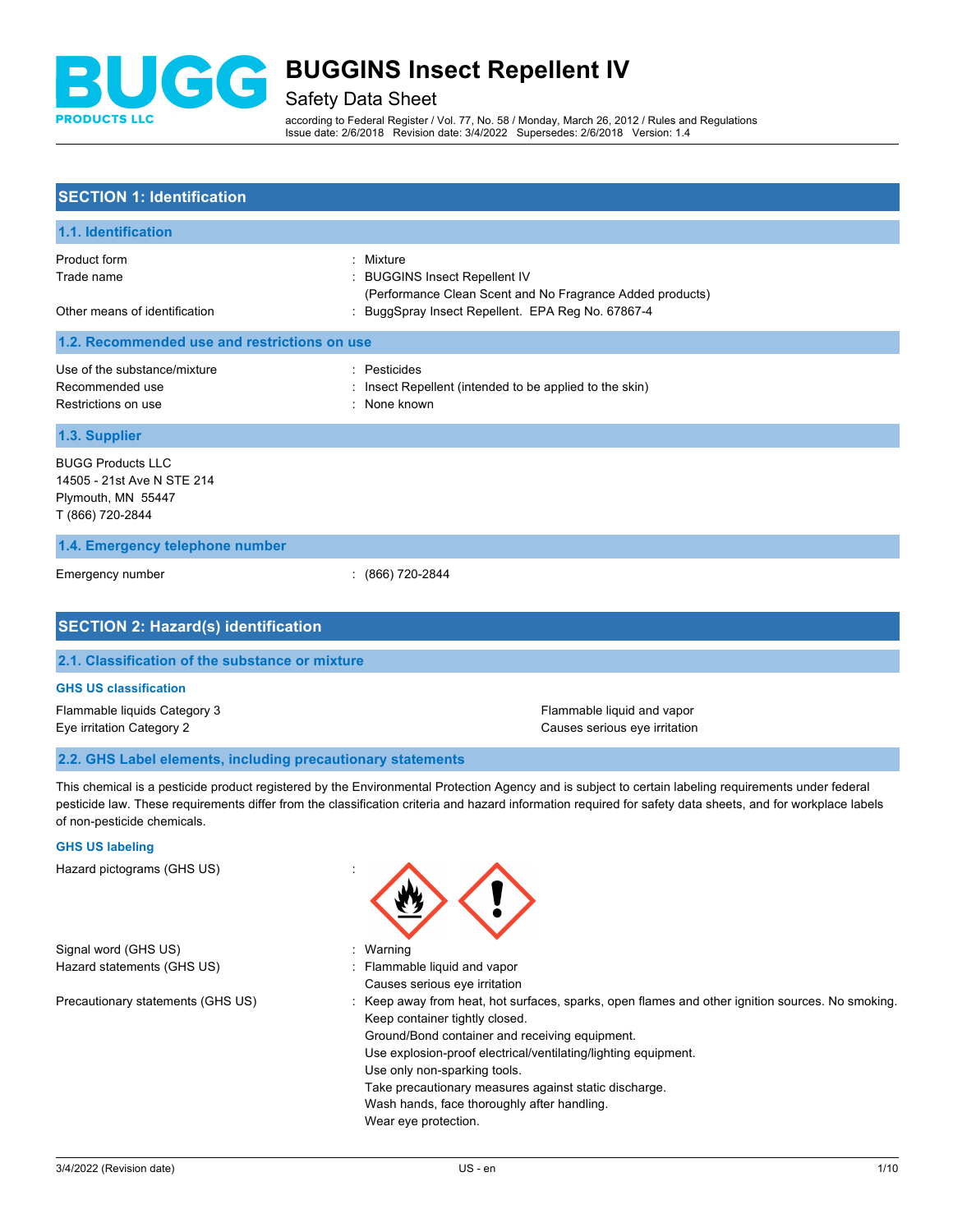# Safety Data Sheet

according to Federal Register / Vol. 77, No. 58 / Monday, March 26, 2012 / Rules and Regulations

If on skin (or hair): Take off immediately all contaminated clothing. Rinse skin with water/shower. If in eyes: Rinse cautiously with water for several minutes. Remove contact lenses, if present and easy to do. Continue rinsing.

If eye irritation persists: Get medical advice/attention.

In case of fire: Use alcohol resistant foam, dry extinguishing powder, carbon dioxide (CO2) to extinguish.

Store in a well-ventilated place. Keep cool.

Dispose of contents/container to hazardous or special waste collection point, in accordance with local, regional, national and/or international regulation.

**2.3. Other hazards which do not result in classification**

No additional information available

**2.4. Unknown acute toxicity (GHS US)**

Not applicable

### **SECTION 3: Composition/Information on ingredients**

#### **3.1. Substances**

#### Not applicable

#### **3.2. Mixtures**

| <b>Name</b>                                              | <b>IProduct identifier</b> | $\frac{9}{6}$ |
|----------------------------------------------------------|----------------------------|---------------|
| Ethanol                                                  | $ CAS-No.:64-17-5 $        | $70 - 75$     |
| diethyltoluamide (ISO): N, N-diethyl-m-toluamide; [deet] | CAS-No.: 134-62-3          | 25            |

Full text of hazard classes and H-statements : see section 16

# **SECTION 4: First-aid measures**

| 4.1. Description of first aid measures                       |                                                                                                                                                                                                                                                                                    |  |
|--------------------------------------------------------------|------------------------------------------------------------------------------------------------------------------------------------------------------------------------------------------------------------------------------------------------------------------------------------|--|
| First-aid measures after inhalation                          | : Remove person to fresh air and keep comfortable for breathing. Get medical attention if<br>symptoms occur.                                                                                                                                                                       |  |
| First-aid measures after skin contact                        | : Insect Repellent (intended to be applied to the skin). No first aid should be needed. If skin<br>irritation occurs: Discontinue use. Take off contaminated clothing and wash it before reuse.<br>Wash skin with plenty of water. Get medical advice if skin irritation persists. |  |
| First-aid measures after eye contact                         | : Immediately flush eyes thoroughly with water for at least 15 minutes. Remove contact lenses, if<br>present and easy to do. Continue rinsing. Obtain medical attention if irritation persists.                                                                                    |  |
| First-aid measures after ingestion                           | : Rinse mouth. Call a poison center or a doctor if you feel unwell.                                                                                                                                                                                                                |  |
| 4.2. Most important symptoms and effects (acute and delayed) |                                                                                                                                                                                                                                                                                    |  |
| Inhalation<br><b>Skin</b><br>Eyes<br>Ingestion               | : May cause minor irritation to the respiratory tract and to other mucous membranes.<br>: No adverse effects expected under normal conditions of use.<br>: Causes serious eye irritation.<br>: May cause gastrointestinal irritation, nausea, vomiting and diarrhea.               |  |

**4.3. Immediate medical attention and special treatment, if necessary**

Not required.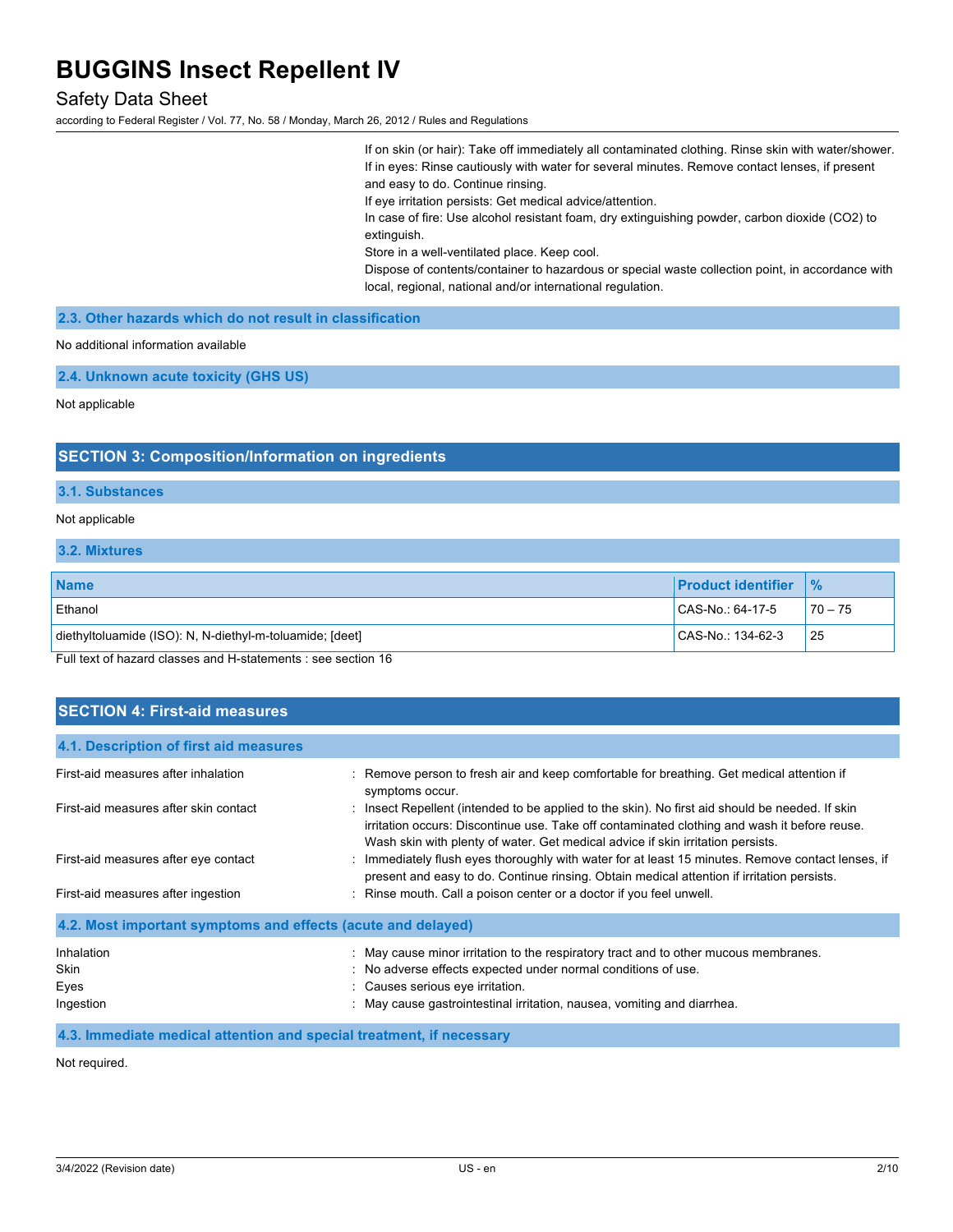# Safety Data Sheet

according to Federal Register / Vol. 77, No. 58 / Monday, March 26, 2012 / Rules and Regulations

| <b>SECTION 5: Fire-fighting measures</b>                            |                                                                                                                                             |  |
|---------------------------------------------------------------------|---------------------------------------------------------------------------------------------------------------------------------------------|--|
| 5.1. Suitable (and unsuitable) extinguishing media                  |                                                                                                                                             |  |
| Suitable extinguishing media                                        | : Water spray. dry chemical powder, alcohol-resistant foam, carbon dioxide (CO2).                                                           |  |
| 5.2. Specific hazards arising from the chemical                     |                                                                                                                                             |  |
| Fire hazard                                                         | : On combustion, forms: carbon oxides (CO and CO2).                                                                                         |  |
| 5.3. Special protective equipment and precautions for fire-fighters |                                                                                                                                             |  |
| Protection during firefighting                                      | : Do not attempt to take action without suitable protective equipment. Self-contained breathing<br>apparatus. Complete protective clothing. |  |

| <b>SECTION 6: Accidental release measures</b>                            |                                                                                                                                                                |  |
|--------------------------------------------------------------------------|----------------------------------------------------------------------------------------------------------------------------------------------------------------|--|
| 6.1. Personal precautions, protective equipment and emergency procedures |                                                                                                                                                                |  |
| 6.1.1. For non-emergency personnel                                       |                                                                                                                                                                |  |
| <b>Emergency procedures</b>                                              | : Ventilate spillage area. No flames, no sparks. Eliminate all sources of ignition. Avoid contact with<br>skin and eyes.                                       |  |
| 6.1.2. For emergency responders                                          |                                                                                                                                                                |  |
| Protective equipment                                                     | : Do not attempt to take action without suitable protective equipment. For further information refer<br>to section 8: "Exposure controls/personal protection". |  |
| <b>6.2. Environmental precautions</b>                                    |                                                                                                                                                                |  |
| Avoid release to the environment.                                        |                                                                                                                                                                |  |
| 6.3. Methods and material for containment and cleaning up                |                                                                                                                                                                |  |
| Methods for cleaning up                                                  | : Absorb with an inert material and place in an appropriate waste disposal container. Notify<br>authorities if product enters sewers or public waters.         |  |
| Other information                                                        | : Dispose of materials or solid residues at an authorized site.                                                                                                |  |

For further information refer to section 8: "Exposure controls/personal protection". For disposal of contaminated materials refer to section 13 : "Disposal considerations".

| <b>SECTION 7: Handling and storage</b>                            |                                                                                                                                                                                                                                                                                                                                                                                                                                                                                                                                                 |      |
|-------------------------------------------------------------------|-------------------------------------------------------------------------------------------------------------------------------------------------------------------------------------------------------------------------------------------------------------------------------------------------------------------------------------------------------------------------------------------------------------------------------------------------------------------------------------------------------------------------------------------------|------|
| 7.1. Precautions for safe handling                                |                                                                                                                                                                                                                                                                                                                                                                                                                                                                                                                                                 |      |
| Precautions for safe handling<br>Hygiene measures                 | : Read and understand the entire label before using. Use only according to label directions. It is a<br>violation of Federal Law to use this product in a manner inconsistent with its labeling. Keep away<br>from heat, hot surfaces, sparks, open flames and other ignition sources. No smoking. Avoid<br>contact with eyes. Wear proper protective equipment.<br>Handle in accordance with good industrial hygiene and safety practice. Do not eat, drink or<br>smoke when using this product. Always wash hands after handling the product. |      |
| 7.2. Conditions for safe storage, including any incompatibilities |                                                                                                                                                                                                                                                                                                                                                                                                                                                                                                                                                 |      |
| Technical measures<br>Storage conditions                          | : Ground/bond container and receiving equipment.<br>: Store away from strong oxidizers, strong bases, strong acids. Keep away from heat, hot<br>surfaces, sparks, open flames and other ignition sources. No smoking. Store in a well-ventilated<br>place. Keep cool. Keep container tightly closed.                                                                                                                                                                                                                                            |      |
| Incompatible materials                                            | Synthetic material. Rayon. acetate. Plastic articles.                                                                                                                                                                                                                                                                                                                                                                                                                                                                                           |      |
| 3/4/2022 (Revision date)                                          | $US - en$                                                                                                                                                                                                                                                                                                                                                                                                                                                                                                                                       | 3/10 |

**6.4. Reference to other sections**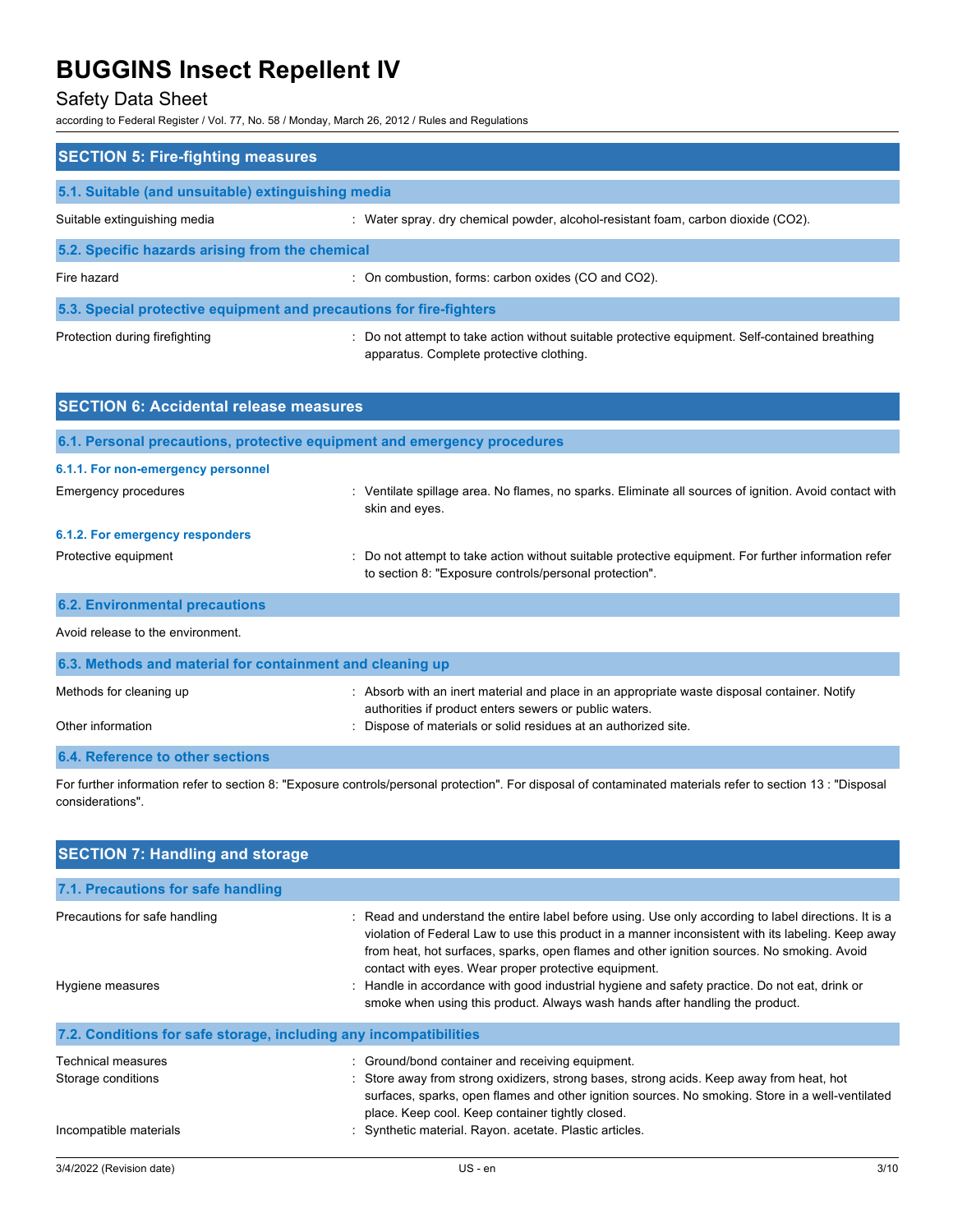# Safety Data Sheet

according to Federal Register / Vol. 77, No. 58 / Monday, March 26, 2012 / Rules and Regulations

| <b>SECTION 8: Exposure controls/personal protection</b>                             |                                                                                                  |  |
|-------------------------------------------------------------------------------------|--------------------------------------------------------------------------------------------------|--|
| 8.1. Control parameters                                                             |                                                                                                  |  |
|                                                                                     |                                                                                                  |  |
| <b>BUGGINS Insect Repellent IV</b><br>No additional information available           |                                                                                                  |  |
| <b>Ethanol (64-17-5)</b>                                                            |                                                                                                  |  |
| <b>USA - ACGIH - Occupational Exposure Limits</b>                                   |                                                                                                  |  |
| Local name                                                                          | Ethanol                                                                                          |  |
| ACGIH OEL STEL [ppm]                                                                | 1000 ppm                                                                                         |  |
| <b>USA - OSHA - Occupational Exposure Limits</b>                                    |                                                                                                  |  |
| Local name                                                                          | Ethyl alcohol (Ethanol)                                                                          |  |
| OSHA PEL (TWA)                                                                      | 1000 ppm                                                                                         |  |
| diethyltoluamide (ISO): N, N-diethyl-m-toluamide; [deet] (134-62-3)                 |                                                                                                  |  |
| No additional information available                                                 |                                                                                                  |  |
| 8.2. Appropriate engineering controls                                               |                                                                                                  |  |
| Appropriate engineering controls<br>Environmental exposure controls                 | : Provide adequate general and local exhaust ventilation.<br>: Avoid release to the environment. |  |
| 8.3. Individual protection measures/Personal protective equipment                   |                                                                                                  |  |
| Hand protection:                                                                    |                                                                                                  |  |
| None under normal conditions. Handling product in bulk: Wear impervious gloves.     |                                                                                                  |  |
| Eye protection:                                                                     |                                                                                                  |  |
| None under normal conditions. Handling product in bulk: Use suitable eye protection |                                                                                                  |  |
| Skin and body protection:                                                           |                                                                                                  |  |
| Wear suitable protective clothing                                                   |                                                                                                  |  |
| Thermal hazard protection:<br>Not applicable.                                       |                                                                                                  |  |

| <b>SECTION 9: Physical and chemical properties</b>         |                                          |  |
|------------------------------------------------------------|------------------------------------------|--|
| 9.1. Information on basic physical and chemical properties |                                          |  |
| Physical state                                             | : Liquid                                 |  |
| Appearance                                                 | : Transparent. Colorless liquid.         |  |
| Color                                                      | : Colorless                              |  |
| Odor                                                       | : Odourless, or a fresh, pleasant scent. |  |
| Odor threshold                                             | : No data available                      |  |
| рH                                                         | : No data available                      |  |
| Melting point                                              | : No data available                      |  |
| Freezing point                                             | : No data available                      |  |
| Boiling point                                              | : $>$ 100 °F                             |  |
| Flash point                                                | : 70 °F                                  |  |
| Relative evaporation rate (butyl acetate=1)                | : No data available                      |  |
| Flammability (solid, gas)                                  | : Flammable liquid.                      |  |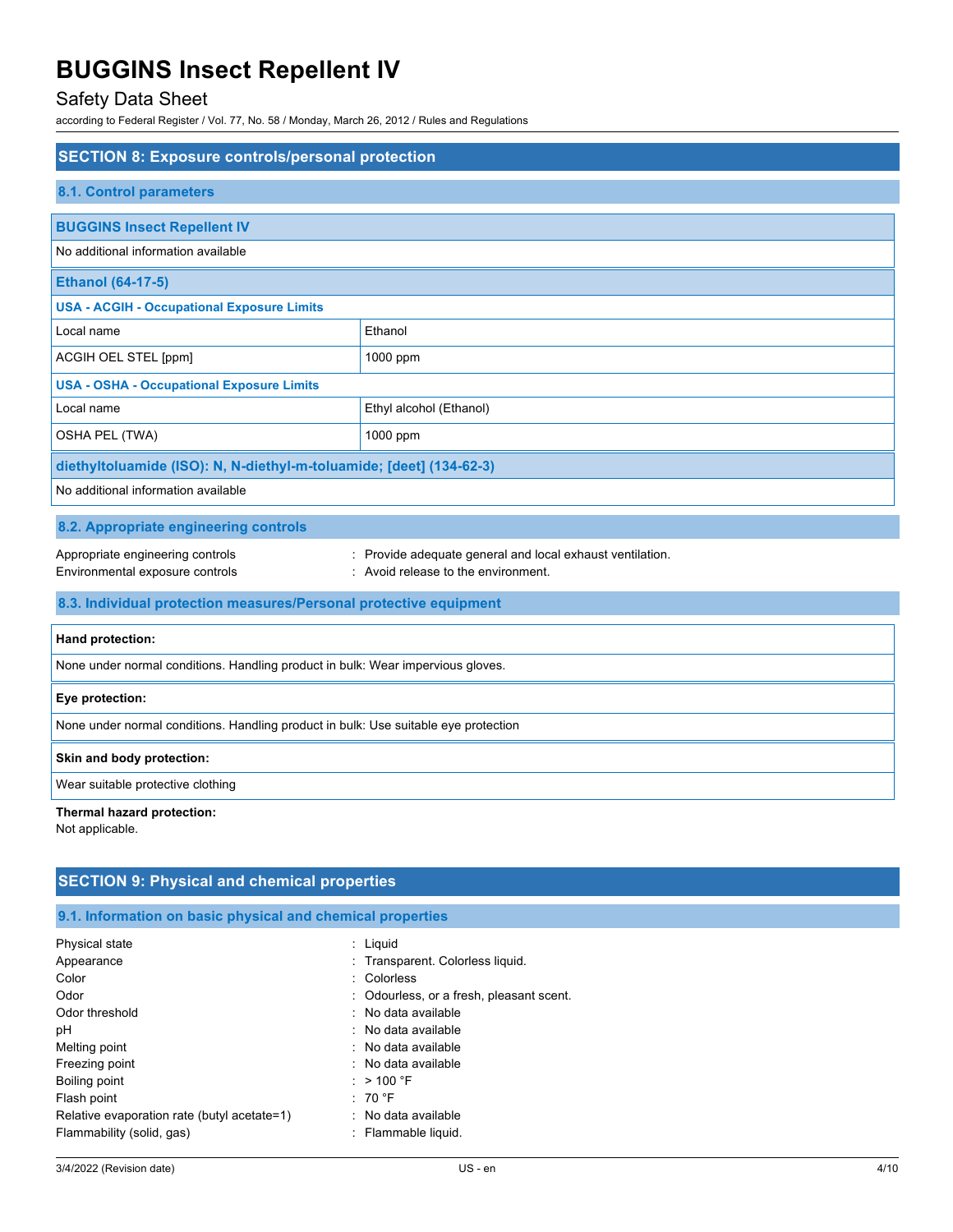# Safety Data Sheet

according to Federal Register / Vol. 77, No. 58 / Monday, March 26, 2012 / Rules and Regulations

| Vapor pressure                                  | : No data available                |
|-------------------------------------------------|------------------------------------|
| Relative vapor density at 20 °C                 | : No data available                |
| Relative density                                | : No data available                |
| Solubility                                      | $:$ Miscible with water.           |
| Partition coefficient n-octanol/water (Log Pow) | : No data available                |
| Auto-ignition temperature                       | : No data available                |
| Decomposition temperature                       | : No data available                |
| Viscosity, kinematic                            | : No data available                |
| Viscosity, dynamic                              | : No data available                |
| <b>Explosion limits</b>                         | : Lower explosion limit: 3.5 vol % |
|                                                 | Upper explosion limit: 15 vol %    |
| Explosive properties                            | : No data available                |
| Oxidizing properties                            | : No data available                |

# **9.2. Other information**

No additional information available

# **SECTION 10: Stability and reactivity**

### **10.1. Reactivity**

The product is non-reactive under normal conditions of use, storage and transport.

### **10.2. Chemical stability**

Stable under normal conditions.

**10.3. Possibility of hazardous reactions**

No dangerous reactions known under normal conditions of use.

**10.4. Conditions to avoid**

Keep away from open flames, hot surfaces and sources of ignition.

**10.5. Incompatible materials**

Keep away from oxidizers, strong acids and strong bases.

**10.6. Hazardous decomposition products**

Under normal conditions of storage and use, hazardous decomposition products should not be produced.

| <b>SECTION 11: Toxicological information</b>                                              |                                                      |  |
|-------------------------------------------------------------------------------------------|------------------------------------------------------|--|
| 11.1. Information on toxicological effects                                                |                                                      |  |
| Acute toxicity (oral)<br>$\sim$<br>Acute toxicity (dermal)<br>Acute toxicity (inhalation) | Not classified<br>: Not classified<br>Not classified |  |
| <b>BUGGINS Insect Repellent IV</b>                                                        |                                                      |  |
| LD50 dermal rat                                                                           | $> 2000$ mg/kg                                       |  |
| <b>Ethanol (64-17-5)</b>                                                                  |                                                      |  |
| LD50 oral rat                                                                             | 15010 mg/kg body weight                              |  |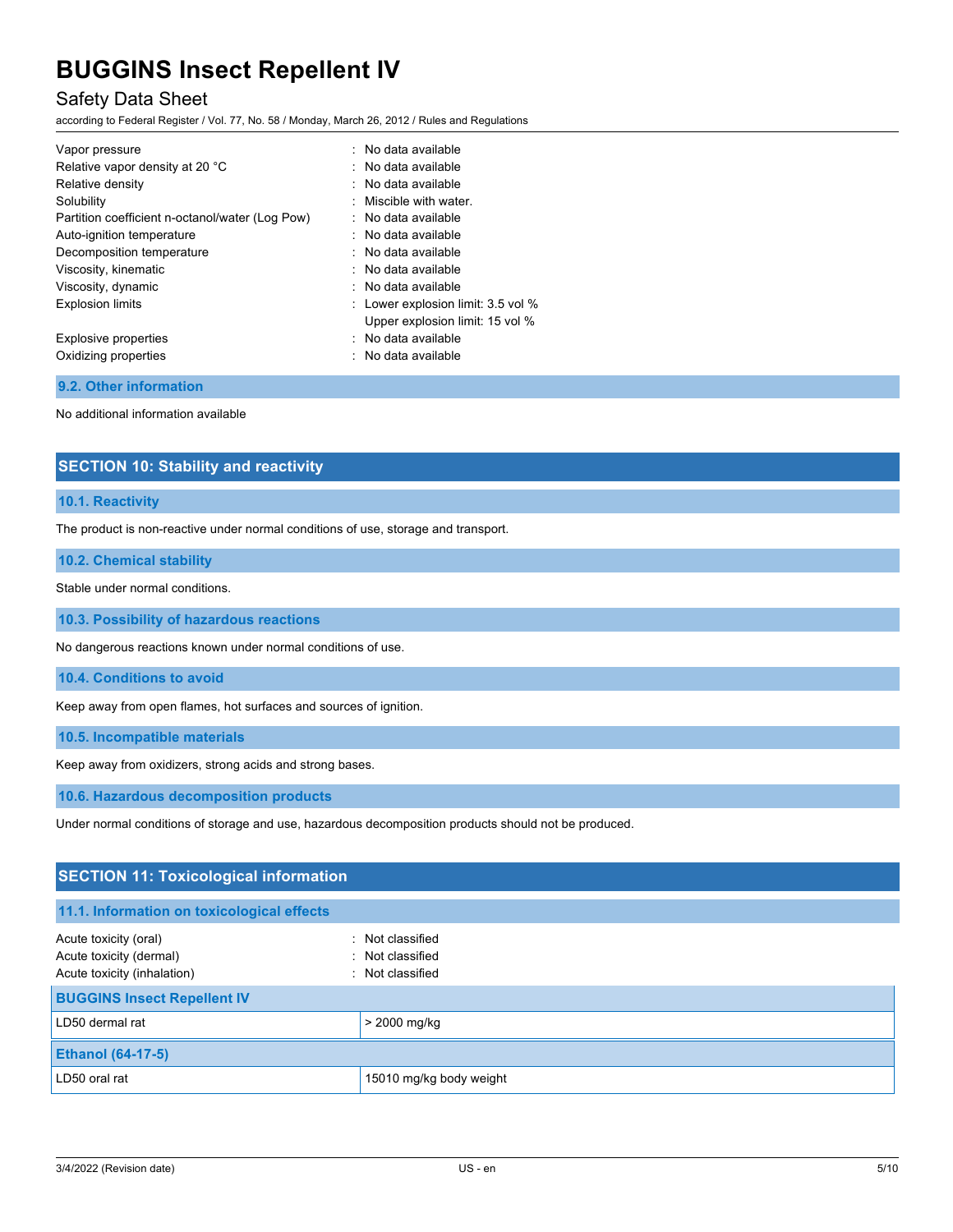# Safety Data Sheet

according to Federal Register / Vol. 77, No. 58 / Monday, March 26, 2012 / Rules and Regulations

| diethyltoluamide (ISO): N, N-diethyl-m-toluamide; [deet] (134-62-3) |                                                                                                                  |  |
|---------------------------------------------------------------------|------------------------------------------------------------------------------------------------------------------|--|
| LD50 oral rat                                                       | 1892 mg/kg                                                                                                       |  |
| Skin corrosion/irritation                                           | : No adverse effects expected under normal conditions of use.                                                    |  |
| Serious eye damage/irritation                                       | : Causes serious eye irritation.                                                                                 |  |
| Respiratory or skin sensitization                                   | : Not classified                                                                                                 |  |
| Germ cell mutagenicity                                              | : Not classified                                                                                                 |  |
| Carcinogenicity                                                     | This component is not listed as a carcinogen or suspected carcinogen by IARC, NTP, ACGIH,<br>OSHA or the EU CLP. |  |
| Reproductive toxicity                                               | : Not classified                                                                                                 |  |
| STOT-single exposure                                                | : Not classified                                                                                                 |  |
| STOT-repeated exposure                                              | Not classified                                                                                                   |  |
| <b>Ethanol (64-17-5)</b>                                            |                                                                                                                  |  |
| NOAEL (subchronic, oral, animal/male, 90 days)                      | < 9700 mg/kg body weight                                                                                         |  |
| Aspiration hazard                                                   | : Not classified                                                                                                 |  |
| Viscosity, kinematic                                                | No data available                                                                                                |  |
| Inhalation                                                          | May cause minor irritation to the respiratory tract and to other mucous membranes.                               |  |
| Skin                                                                | No adverse effects expected under normal conditions of use.                                                      |  |
| Eyes                                                                | : Causes serious eye irritation.                                                                                 |  |
| Ingestion                                                           | : May cause gastrointestinal irritation, nausea, vomiting and diarrhea.                                          |  |

# **SECTION 12: Ecological information**

| 12.1. Toxicity                                                      |                                                                                                                           |  |
|---------------------------------------------------------------------|---------------------------------------------------------------------------------------------------------------------------|--|
| Ecology - general                                                   | : The product is not considered harmful to aquatic organisms or to cause long-term adverse<br>effects in the environment. |  |
| <b>Ethanol (64-17-5)</b>                                            |                                                                                                                           |  |
| LC50 - Fish [1]                                                     | 14.2 g/l Pimephales promelas (Fathead minnow)                                                                             |  |
| EC50 - Crustacea [1]                                                | $> 100$ mg/l                                                                                                              |  |
| NOEC (chronic)                                                      | 9.6 mg/l Daphnia magna (Water flea)                                                                                       |  |
| 12.2. Persistence and degradability                                 |                                                                                                                           |  |
| <b>Ethanol (64-17-5)</b>                                            |                                                                                                                           |  |
| Persistence and degradability                                       | Readily biodegradable.                                                                                                    |  |
| diethyltoluamide (ISO): N, N-diethyl-m-toluamide; [deet] (134-62-3) |                                                                                                                           |  |
| Persistence and degradability                                       | Biodegradable.                                                                                                            |  |
| 12.3. Bioaccumulative potential                                     |                                                                                                                           |  |
| <b>Ethanol (64-17-5)</b>                                            |                                                                                                                           |  |
| Bioaccumulative potential                                           | Low bioaccumulation potential.                                                                                            |  |
| diethyltoluamide (ISO): N, N-diethyl-m-toluamide; [deet] (134-62-3) |                                                                                                                           |  |
| Bioaccumulative potential                                           | Low bioaccumulation potential.                                                                                            |  |
| 12.4. Mobility in soil                                              |                                                                                                                           |  |

No additional information available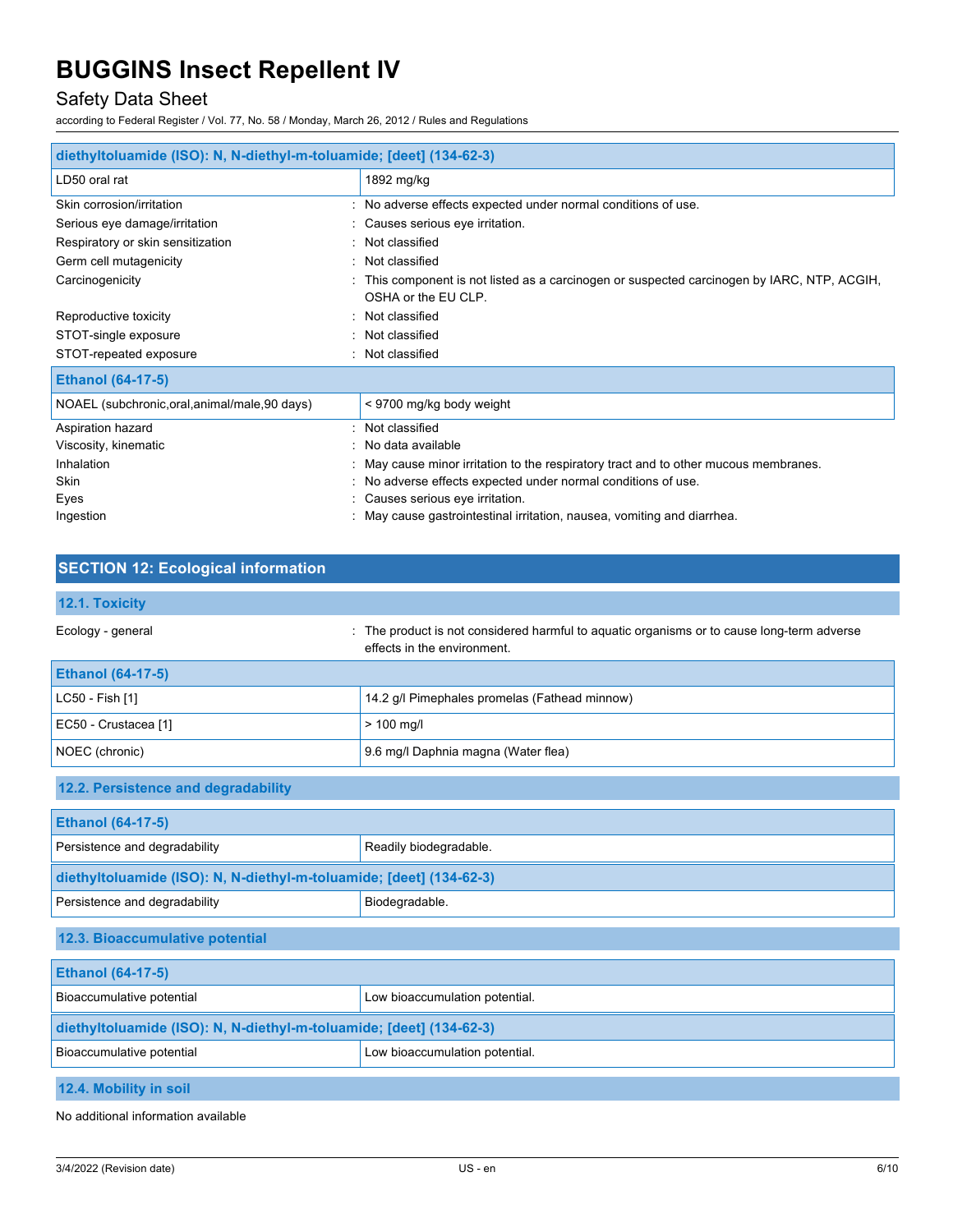# Safety Data Sheet

according to Federal Register / Vol. 77, No. 58 / Monday, March 26, 2012 / Rules and Regulations

# **12.5. Other adverse effects**

### No additional information available

| <b>SECTION 13: Disposal considerations</b>                           |                                                                                                                                                                                                                                                                                                                                                                      |  |
|----------------------------------------------------------------------|----------------------------------------------------------------------------------------------------------------------------------------------------------------------------------------------------------------------------------------------------------------------------------------------------------------------------------------------------------------------|--|
| 13.1. Disposal methods                                               |                                                                                                                                                                                                                                                                                                                                                                      |  |
| Waste treatment methods                                              | : Contains pesticides or empty packaging from pesticides. Refer to product label for additional<br>information on use and handling.                                                                                                                                                                                                                                  |  |
| Product/Packaging disposal recommendations<br>Additional information | Dispose in a safe manner in accordance with local/national regulations.<br>: Non-refillable container. Do not reuse or refill this container.<br>If empty - Place in trash or offer for recycling, if available.<br>If partly filled - Call your local solid waste agency for disposal instructions. Never place<br>unused product down any indoor or outdoor drain. |  |

# **SECTION 14: Transport information**

## In accordance with DOT / IMDG / IATA

| <b>DOT</b>                             | <b>IMDG</b>                                               | <b>IATA</b>                       |  |  |  |  |
|----------------------------------------|-----------------------------------------------------------|-----------------------------------|--|--|--|--|
| 14.1. UN number                        |                                                           |                                   |  |  |  |  |
| 1170                                   | 1170                                                      | 1170                              |  |  |  |  |
| 14.2. Proper Shipping Name             |                                                           |                                   |  |  |  |  |
| <b>Ethanol solutions</b>               | ETHANOL SOLUTION (ETHYL ALCOHOL<br>SOLUTION)              | <b>Ethanol solution</b>           |  |  |  |  |
| 14.3. Transport hazard class(es)       |                                                           |                                   |  |  |  |  |
| 3                                      | 3                                                         | 3                                 |  |  |  |  |
| W<br>LAMMABLE LIQUID<br>Not applicable |                                                           | Δ                                 |  |  |  |  |
| 14.4. Packing group                    |                                                           |                                   |  |  |  |  |
| $\mathbf{H}$                           | Ш                                                         | Ш                                 |  |  |  |  |
| <b>14.5. Environmental hazards</b>     |                                                           |                                   |  |  |  |  |
| Dangerous for the environment: No      | Dangerous for the environment: No<br>Marine pollutant: No | Dangerous for the environment: No |  |  |  |  |
| No supplementary information available |                                                           |                                   |  |  |  |  |
| 14.6. Special precautions for user     |                                                           |                                   |  |  |  |  |

**DOT**

UN-No.(DOT) : UN1170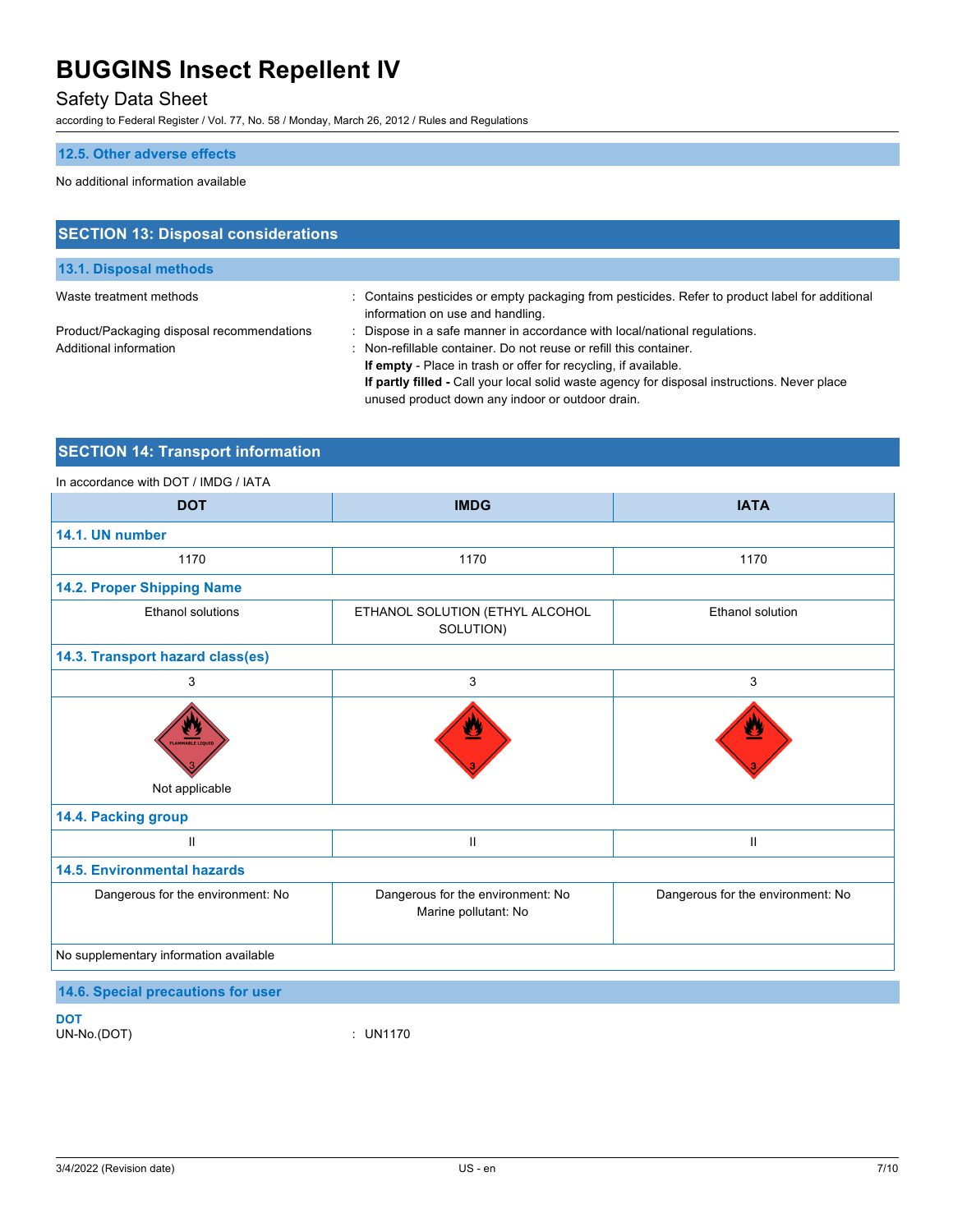# Safety Data Sheet

according to Federal Register / Vol. 77, No. 58 / Monday, March 26, 2012 / Rules and Regulations

| DOT Special Provisions (49 CFR 172.102)                    | : 24 - Alcoholic beverages containing more than 70 percent alcohol by volume must be<br>transported as materials in Packing Group II. Alcoholic beverages containing more than 24<br>percent but not more than 70 percent alcohol by volume must be transported as materials in<br>Packing Group III.<br>IB2 - Authorized IBCs: Metal (31A, 31B and 31N); Rigid plastics (31H1 and 31H2); Composite<br>(31HZ1). Additional Requirement: Only liquids with a vapor pressure less than or equal to 110<br>kPa at 50 C (1.1 bar at 122 F), or 130 kPa at 55 C (1.3 bar at 131 F) are authorized.<br>T4 - 2.65 178.274(d)(2) Normal 178.275(d)(3)<br>TP1 - The maximum degree of filling must not exceed the degree of filling determined by the<br>following: Degree of filling = $97/1 + a$ (tr - tf) Where: tr is the maximum mean bulk temperature<br>during transport, and if is the temperature in degrees celsius of the liquid during filling. |
|------------------------------------------------------------|----------------------------------------------------------------------------------------------------------------------------------------------------------------------------------------------------------------------------------------------------------------------------------------------------------------------------------------------------------------------------------------------------------------------------------------------------------------------------------------------------------------------------------------------------------------------------------------------------------------------------------------------------------------------------------------------------------------------------------------------------------------------------------------------------------------------------------------------------------------------------------------------------------------------------------------------------|
| DOT Packaging Exceptions (49 CFR 173.xxx)                  | : $4b:150$                                                                                                                                                                                                                                                                                                                                                                                                                                                                                                                                                                                                                                                                                                                                                                                                                                                                                                                                         |
| DOT Packaging Non Bulk (49 CFR 173.xxx)                    | : 202                                                                                                                                                                                                                                                                                                                                                                                                                                                                                                                                                                                                                                                                                                                                                                                                                                                                                                                                              |
| DOT Packaging Bulk (49 CFR 173.xxx)                        | : 242                                                                                                                                                                                                                                                                                                                                                                                                                                                                                                                                                                                                                                                                                                                                                                                                                                                                                                                                              |
| DOT Quantity Limitations Passenger aircraft/rail (49 : 5 L |                                                                                                                                                                                                                                                                                                                                                                                                                                                                                                                                                                                                                                                                                                                                                                                                                                                                                                                                                    |
| CFR 173.27)                                                |                                                                                                                                                                                                                                                                                                                                                                                                                                                                                                                                                                                                                                                                                                                                                                                                                                                                                                                                                    |
| DOT Quantity Limitations Cargo aircraft only (49           | : 60 L                                                                                                                                                                                                                                                                                                                                                                                                                                                                                                                                                                                                                                                                                                                                                                                                                                                                                                                                             |
| CFR 175.75)                                                |                                                                                                                                                                                                                                                                                                                                                                                                                                                                                                                                                                                                                                                                                                                                                                                                                                                                                                                                                    |
| DOT Vessel Stowage Location                                | : A - The material may be stowed "on deck" or "under deck" on a cargo vessel and on a<br>passenger vessel.                                                                                                                                                                                                                                                                                                                                                                                                                                                                                                                                                                                                                                                                                                                                                                                                                                         |
| <b>IMDG</b><br>Special provision (IMDG)                    | : 144                                                                                                                                                                                                                                                                                                                                                                                                                                                                                                                                                                                                                                                                                                                                                                                                                                                                                                                                              |
| Limited quantities (IMDG)                                  | : 1 L                                                                                                                                                                                                                                                                                                                                                                                                                                                                                                                                                                                                                                                                                                                                                                                                                                                                                                                                              |
| Excepted quantities (IMDG)                                 | $\therefore$ E2                                                                                                                                                                                                                                                                                                                                                                                                                                                                                                                                                                                                                                                                                                                                                                                                                                                                                                                                    |
| Packing instructions (IMDG)                                | : P001                                                                                                                                                                                                                                                                                                                                                                                                                                                                                                                                                                                                                                                                                                                                                                                                                                                                                                                                             |
| IBC packing instructions (IMDG)                            | $\therefore$ IBC02                                                                                                                                                                                                                                                                                                                                                                                                                                                                                                                                                                                                                                                                                                                                                                                                                                                                                                                                 |
| Tank instructions (IMDG)                                   | : T4                                                                                                                                                                                                                                                                                                                                                                                                                                                                                                                                                                                                                                                                                                                                                                                                                                                                                                                                               |
| Tank special provisions (IMDG)                             | $:$ TP1                                                                                                                                                                                                                                                                                                                                                                                                                                                                                                                                                                                                                                                                                                                                                                                                                                                                                                                                            |
| EmS-No. (Fire)                                             | : F-E - FIRE SCHEDULE Echo - NON-WATER-REACTIVE FLAMMABLE LIQUIDS                                                                                                                                                                                                                                                                                                                                                                                                                                                                                                                                                                                                                                                                                                                                                                                                                                                                                  |
| EmS-No. (Spillage)                                         | : S-D - SPILLAGE SCHEDULE Delta - FLAMMABLE LIQUIDS                                                                                                                                                                                                                                                                                                                                                                                                                                                                                                                                                                                                                                                                                                                                                                                                                                                                                                |
| Stowage category (IMDG)                                    | : A                                                                                                                                                                                                                                                                                                                                                                                                                                                                                                                                                                                                                                                                                                                                                                                                                                                                                                                                                |
| Properties and observations (IMDG)                         | : Colourless, volatile liquids.Pure ETHANOL: flashpoint 13°C c.c. Explosive limits: 3.3% to 19%<br>Miscible with water.                                                                                                                                                                                                                                                                                                                                                                                                                                                                                                                                                                                                                                                                                                                                                                                                                            |
| IATA<br>PCA Excepted quantities (IATA)                     | $\therefore$ E2                                                                                                                                                                                                                                                                                                                                                                                                                                                                                                                                                                                                                                                                                                                                                                                                                                                                                                                                    |
| PCA Limited quantities (IATA)                              | : Y341                                                                                                                                                                                                                                                                                                                                                                                                                                                                                                                                                                                                                                                                                                                                                                                                                                                                                                                                             |
| PCA limited quantity max net quantity (IATA)               | : 1L                                                                                                                                                                                                                                                                                                                                                                                                                                                                                                                                                                                                                                                                                                                                                                                                                                                                                                                                               |
| PCA packing instructions (IATA)                            | :353                                                                                                                                                                                                                                                                                                                                                                                                                                                                                                                                                                                                                                                                                                                                                                                                                                                                                                                                               |
| PCA max net quantity (IATA)                                | : 5L                                                                                                                                                                                                                                                                                                                                                                                                                                                                                                                                                                                                                                                                                                                                                                                                                                                                                                                                               |
| CAO packing instructions (IATA)                            | : 364                                                                                                                                                                                                                                                                                                                                                                                                                                                                                                                                                                                                                                                                                                                                                                                                                                                                                                                                              |
| CAO max net quantity (IATA)                                | : 60L                                                                                                                                                                                                                                                                                                                                                                                                                                                                                                                                                                                                                                                                                                                                                                                                                                                                                                                                              |
| Special provision (IATA)                                   | : A3, A58, A180                                                                                                                                                                                                                                                                                                                                                                                                                                                                                                                                                                                                                                                                                                                                                                                                                                                                                                                                    |
| ERG code (IATA)                                            | : 3L                                                                                                                                                                                                                                                                                                                                                                                                                                                                                                                                                                                                                                                                                                                                                                                                                                                                                                                                               |

**14.7. Transport in bulk according to Annex II of MARPOL 73/78 and the IBC Code**

# Not applicable

| <b>SECTION 15: Regulatory information</b> |                                                    |  |
|-------------------------------------------|----------------------------------------------------|--|
| <b>15.1. US Federal regulations</b>       |                                                    |  |
| <b>BUGGINS Insect Repellent IV</b>        |                                                    |  |
| SARA Section 311/312 Hazard Classes       | Refer to Section 2 for OSHA Hazard Classification. |  |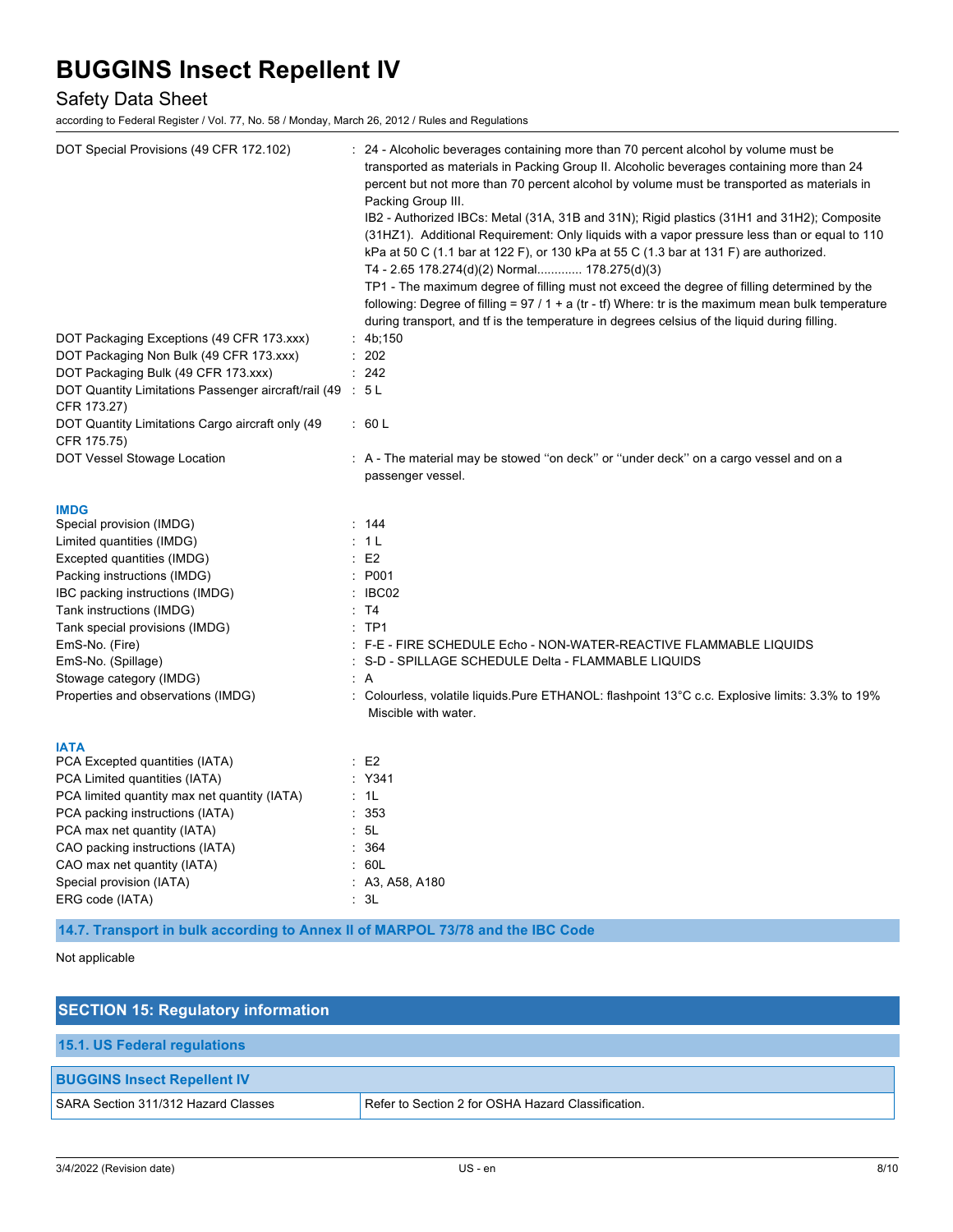# Safety Data Sheet

according to Federal Register / Vol. 77, No. 58 / Monday, March 26, 2012 / Rules and Regulations

All components of this product are listed, or excluded from listing, on the United States Environmental Protection Agency Toxic Substances Control Act (TSCA) inventory.

This product or mixture is not known to contain a toxic chemical or chemicals in excess of the applicable de minimis concentration as specified in 40 CFR §372.38(a) subject to the reporting requirements of section 313 of Title III of the Superfund Amendments and Reauthorization Act of 1986 and 40 CFR Part 372.

| <b>FIFRA Labelling</b>                                                                                                                                                                                                                                                                                                                                                |                                                                                                                                                                                                                                                                                                                                                                                                                                                                                                                                                                                                                                                                                                                       |
|-----------------------------------------------------------------------------------------------------------------------------------------------------------------------------------------------------------------------------------------------------------------------------------------------------------------------------------------------------------------------|-----------------------------------------------------------------------------------------------------------------------------------------------------------------------------------------------------------------------------------------------------------------------------------------------------------------------------------------------------------------------------------------------------------------------------------------------------------------------------------------------------------------------------------------------------------------------------------------------------------------------------------------------------------------------------------------------------------------------|
| <b>EPA Registration Number</b>                                                                                                                                                                                                                                                                                                                                        | 67867-4                                                                                                                                                                                                                                                                                                                                                                                                                                                                                                                                                                                                                                                                                                               |
| of non-pesticide chemicals. Following is the hazard information as required on the pesticide label.                                                                                                                                                                                                                                                                   | This chemical is a pesticide product registered by the Environmental Protection Agency and is subject to certain labeling requirements under federal<br>pesticide law. These requirements differ from the classification criteria and hazard information required for safety data sheets, and for workplace labels                                                                                                                                                                                                                                                                                                                                                                                                    |
|                                                                                                                                                                                                                                                                                                                                                                       | It is a violation of Federal law to use this product in amanner inconsistent with its labeling.                                                                                                                                                                                                                                                                                                                                                                                                                                                                                                                                                                                                                       |
| <b>HAZARD TO HUMANS AND DOMESTIC ANIMALS -</b>                                                                                                                                                                                                                                                                                                                        | <b>WARNING:</b> Causes substantial but temporary eye injury. Do not get in eyes. Harmful if swallowed. Wash hands<br>thoroughly with soap and water after handling and before eating, drinking, chewing gum, using tobacco or using<br>the toilet. Remove and wash contaminated clothing before reuse. Do not apply over cuts, wounds, or irritated skin.<br>Do not apply near eyes and mouth. Apply sparingly around ears. Do not apply to children's hands. Use of this<br>product may cause skin reactions in rare cases. If you suspect a reaction to this product, discontinue use, wash<br>treated skin and call your local poison control center. If you go to a doctor, take this repellent product with you. |
| <b>STORAGE AND DISPOSAL</b><br>Do not contaminate water, food or feed by storage or disposal.<br>area that is inaccessible to children.<br><b>PESTICIDE DISPOSAL &amp; CONTAINER HANDLING:</b><br>Non-refillable container. Do not reuse or refill this container.<br>If empty - Place in trash or offer for recycling, if available.<br>any indoor or outdoor drain. | <b>PESTICIDE STORAGE:</b> Store in a secure, preferably locked storage area away from heat or open flame in an<br>If partly filled - Call your local solid waste agency for disposal instructions. Never place unused product down                                                                                                                                                                                                                                                                                                                                                                                                                                                                                    |

**15.2. International regulations**

### **CANADA**

### **Ethanol (64-17-5)**

Listed on the Canadian DSL (Domestic Substances List)

**diethyltoluamide (ISO): N, N-diethyl-m-toluamide; [deet] (134-62-3)**

Listed on the Canadian DSL (Domestic Substances List)

### **EU-Regulations**

No additional information available

### **National regulations**

#### **BUGGINS Insect Repellent IV**

All components of this product are listed, or excluded from listing, on the United States Environmental Protection Agency Toxic Substances Control Act (TSCA) inventory.